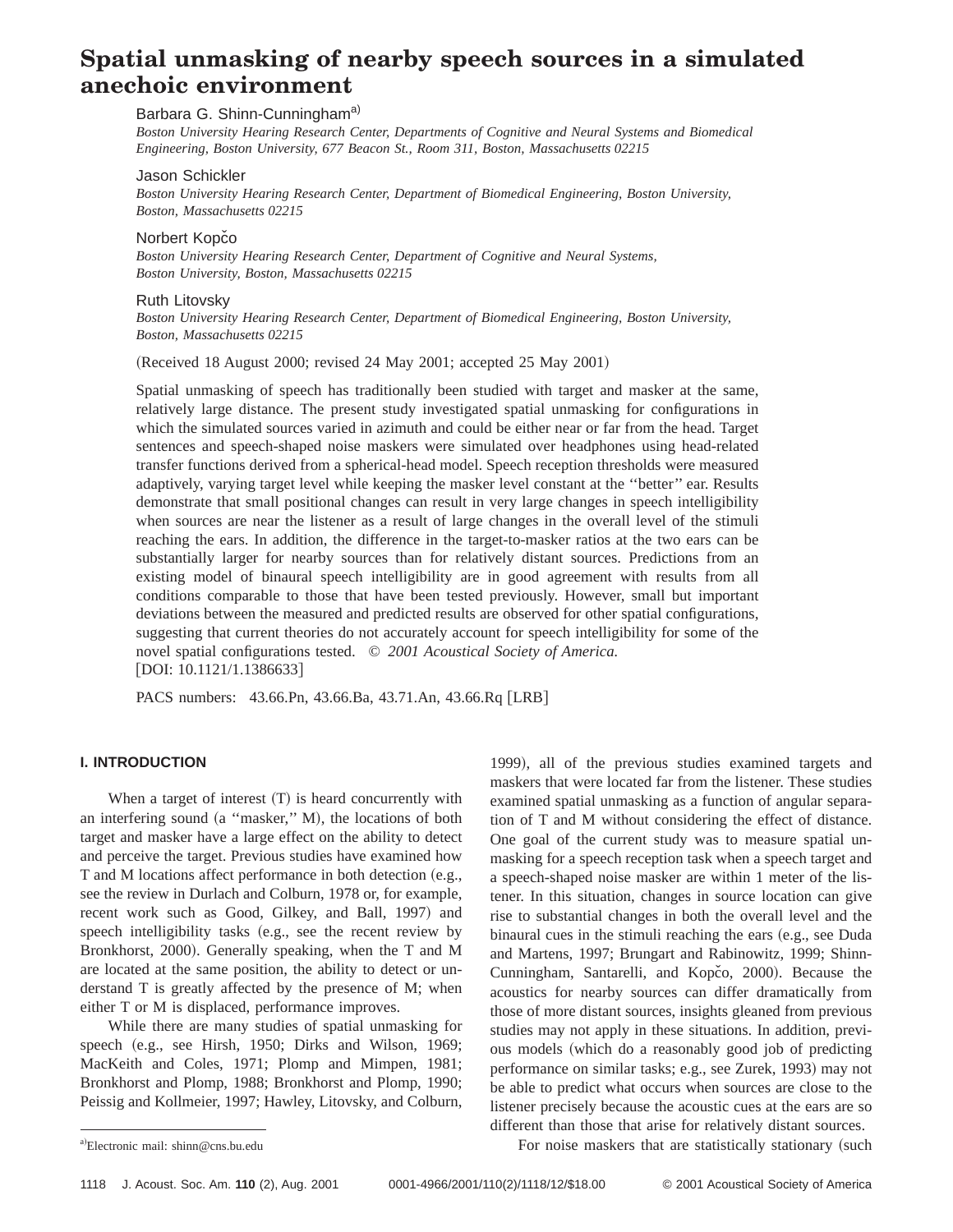as steady-state broadband noise in anechoic settings, but not, for instance, amplitude-modulated noise or speech maskers), spatial unmasking can be predicted from simple changes in the acoustic signals reaching the ears (e.g., see Bronkhorst and Plomp, 1988; Zurek, 1993). For T fixed directly in front of a listener, lateral displacement of  $M$  causes changes in  $(1)$ the relative level of the  $T$  and  $M$  at the ears  $(i.e.,$  the target to masker level ratio, or TMR), which will differ at the two ears  $(a$  monaural effect) and  $(2)$  the interaural differences in T compared to M (a binaural effect, e.g., see Zurek, 1993). For relatively distant sources, the first effect arises because the level of the masker reaching the farther ear decreases (particularly at moderate and high frequencies) as the masker is displaced laterally (giving rise to the acoustic "head shadow"). Thus, as  $M$  is displaced from T, one of the two ears will receive less energy from M, resulting in a ''betterear advantage.'' Also, for relatively distant sources the most important binaural contribution to unmasking occurs when T and M give rise to different interaural time differences (ITDs), resulting in differences in interaural phase differences  $(IPDs)$  in T and M, at least at some frequencies  $(e.g.,)$ see Zurek, 1993). The overall size of the release from masking that can be obtained when T is located in front of the listener and a steady-state M is laterally displaced (and both are relatively distant from the listener) is on the order of 10 dB (e.g., see Plomp and Mimpen, 1981; Bronkhorst and Plomp, 1988; Peissig and Kollmeier, 1997; Bronkhorst, 2000). Of this 10 dB, roughly  $2-3$  dB can be attributed to binaural processing of IPDs, with the remainder resulting from head shadow effects (e.g., see Bronkhorst, 2000).

If one restricts the target and masker to be at least 1 meter from the listener, the only robust effect of distance on the stimuli at the ears is a change in overall level  $(e.g., see)$ Brungart and Rabinowitz, 1999). Thus, for relatively distant sources, the effect of distance can be predicted simply from considering the dependence of overall target and masker level on distance; there are no changes in binaural cues, the better-ear-advantage, or the difference in the TMR at the better and worse ears.

There are important differences between how the acoustic stimuli reaching the ears change when a sound source is within a meter of and when a source is more than a meter from the listener (e.g, see Duda and Martens, 1997; Brungart and Rabinowitz, 1999; Shinn-Cunningham et al., 2000). For instance, a small displacement of the source towards the listener can cause relatively large increases in the levels of the stimuli at the ears. In addition, for nearby sources, the interaural level difference (ILD) varies not only with frequency and laterality but also with source distance. Even at relatively low frequencies, for which naturally occurring ILDs are often assumed to be zero (i.e., for sources more than about a meter from the head), ILDs can be extremely large. In fact, these ILDs can be broken down into the traditional "head shadow" component, which varies with direction and frequency, and an additional component that is frequency independent and varies with source laterality and distance (Shinn-Cunningham *et al.*, 2000).

In the ''distant'' source configurations previously studied, the better ear is only affected by the relative laterality of T versus M; the only spatial unmasking that can arise for T and M in the same direction is a result of equal overall level changes in the stimuli at the two ears. Moving T closer than M will improve the SRT while moving T farther away will decrease performance, simply because the level of the target at both ears varies with distance (equivalently). In contrast, when a source is within a meter of the head, the relative level of the source at the two ears depends on distance. Changing the distance of T or M can lead not only to changes in overall energy, but changes in the amount of unmasking that can be attributed to binaural factors, the difference in the TMR at the two ears (as a function of frequency), and even which is the better ear. In addition, overall changes in the level at the ears can be very large, even for small absolute changes in distance. Although the distances for which these effects arise are small, in a real ''cocktail party'' it is not unusual for a listener to be within  $1$  meter of a target of interest  $(i.e., in the)$ range for which these effects are evident).

We are aware of only one previous study of spatial unmasking for speech intelligibility in which large ILDs were present in both  $T$  and  $M$  (Bronkhorst and Plomp, 1988). In this study, the total signal to one ear was attenuated in order to simulate monaural hearing impairment. Unlike the Bronkhorst and Plomp study, the current study focuses on the spatial unmasking effects that occur when realistic combinations of IPD and ILD, consistent with sources within 1 m of the listener, are simulated for different T and M geometries.

# **II. EXPERIMENTAL APPROACH**

A common measure used to assess spatial unmasking effects on speech tasks is the speech reception threshold (SRT), or the level at which the target must be presented in order for speech intelligibility to reach some predetermined threshold level. The amount of spatial unmasking can be summarized as the difference (in dB) between the SRT for the target/masker configuration of interest and the SRT when T and M are located at the same position.

In these experiments, SRT was measured for both "nearby" sources (15 cm from the center of the listener's head) and "distant" sources (1 m from the listener). Tested conditions included those in which  $(1)$  the speech target was in front of the listener and M was displaced in angle and distance;  $(2)$  M was in front of the listener and T displaced in angle and distance; and  $(3)$  T and M were both located on the side, but T and M distances were manipulated.

The goals of this study were to  $(1)$  measure how changes in spatial configuration of T and M affect SRT for sources near the listener;  $(2)$  explore how the interaural level differences that arise for nearby sources affect spatial unmasking; and  $(3)$  quantify the changes in the acoustic cues reaching the two ears when T and/or M are near the listener.

## **A. Subjects**

Four healthy undergraduate students (ages ranging from 19–23 years) performed the tests. All subjects had normal hearing thresholds (within 15 dB HL) between 250 and 8000 Hz as verified by an audiometric screening. All subjects were native English speakers. One of the subjects was author JS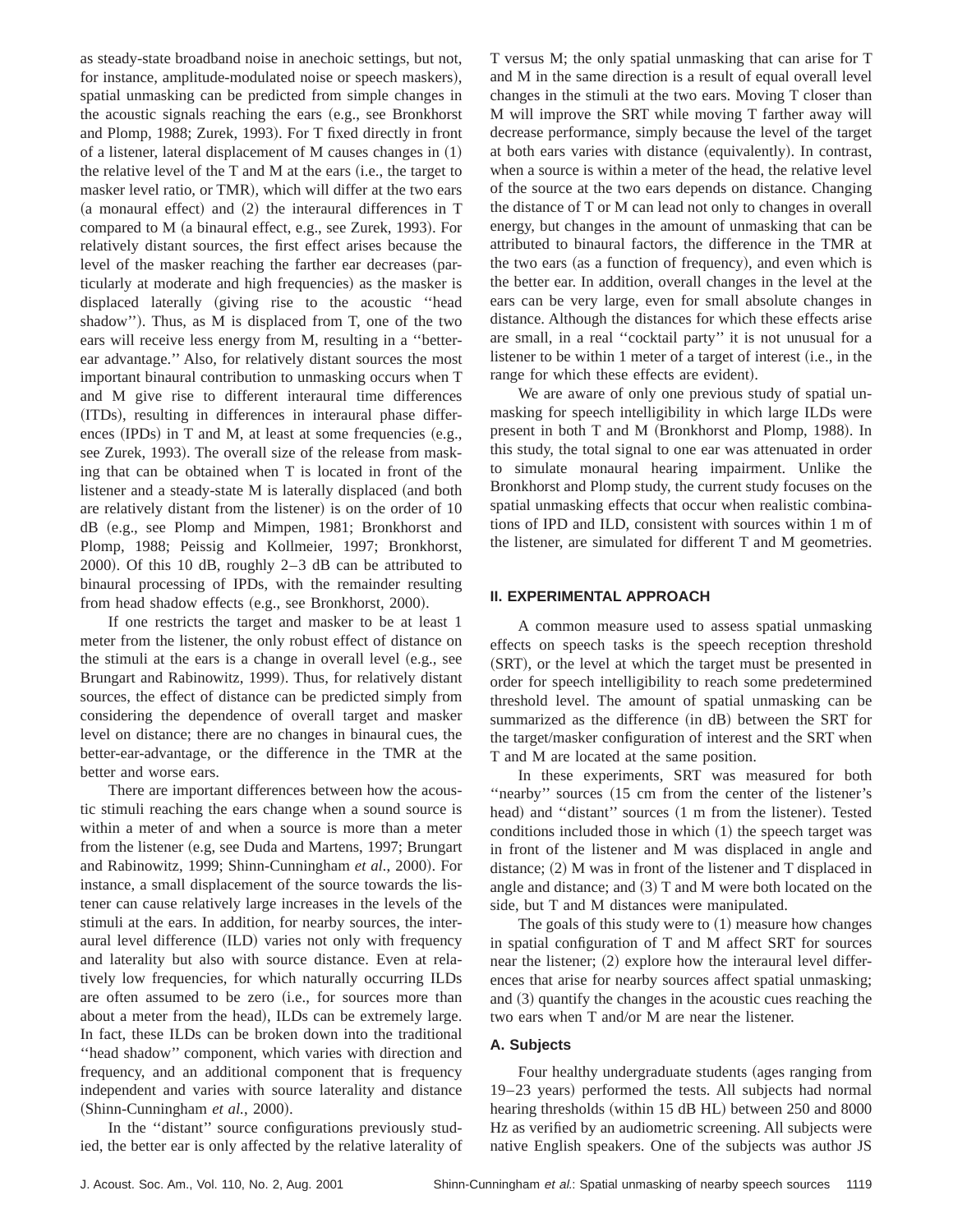

FIG. 1. Average spectral shape of speech-shaped noise masker and speech targets, prior to HRTF processing.

with relatively little experience in psychoacoustic experiments; the other three subjects were naive listeners with no prior experience.

## **B. Stimuli**

## **1. Source characteristics**

In the experiments, the target  $(T)$  consisted of a highcontext sentence selected from the IEEE corpus (IEEE, 1969). Sentences were chosen from 720 recordings made by two different male speakers. These materials have been employed previously in similar speech intelligibility experiments (Hawley *et al.*, 1999). The recordings, ranging from 2.41–3.52 s in duration, were scaled to have the same rms pressure value in their "raw" (nonspatialized) forms. An example sentence is ''The DESK and BOTH CHAIRS were PAINTED TAN,'' with capitalized words representing ''key words" that are scored in the experiment (see Sec. C).

The masker (M) was speech-shaped noise generated to have the same spectral shape as the average of the speech tokens used in the study. For each masker presentation, a random 3.57-s sample was taken from a long  $(24-s)$  sample of speech-shaped noise (this length guaranteed that all words in all sentences were masked by the noise). Figure 1 shows the rms pressure level in  $1/3$ -octave bands  $(dB$  SPL) of the 24-s-long masking noise and the average of the spectra of the speech samples used in the study.

## **2. Stimulus generation**

Raw digital stimuli (i.e., IEEE sentences and speechshaped noise sampled at 20 kHz) were convolved with spherical-head head-related transfer functions (HRTFs) offline (see below). T and M were then scaled (in software) to the appropriate level for the current configuration and trial. The resulting binaural T and M were then summed in software and sent to Tucker-Davis Technologies (TDT) hardware to be converted into acoustic stimuli (using the same equipment setup described in Hawley *et al.*, 1999). Digital signals were processed through left- and right-channel D/A converters (TDT DD3-8), low-pass filters (10-kHz cutoff; TDT FT5), and attenuators (TDT PA4). The resulting binaural analog signals were passed through a Tascam power amplifier (PA-20 MKII) connected to Sennheiser headphones (HD 520 II). No compensation for the headphone transfer function was performed. A personal computer (Gateway 2000 486DX) controlled all equipment and recorded results.

## **3. Spatial cues**

In order to simulate sources at different positions around the listener, spherical-head HRTFs were generated for all the positions from which sources were to be simulated. These HRTFs were generated using a mathematical model of a spherical (9-cm-radius) head with diametrically opposed point receivers (ears; for more details about the model or traits of the resulting HRTFs see Rabinowitz *et al.*, 1993; Brungart and Rabinowitz, 1999; Shinn-Cunningham *et al.*,  $2000$ ). Source stimuli (T and M) were convolved to generate binaural signals similar to those that a listener would experience if the T and M were played from specific positions in anechoic space.

It should be noted that the spherical-head HRTFs are not particularly realistic. They contain no pinnae cues (i.e., contain no elevation information), are more symmetrical than true HRTFs, and are not tailored to the individual listener. As a result, sources simulated from these HRTFs are distinguishably different from sounds that would be heard in a real-world anechoic space. As a result, the sources simulated with these HRTFs may not have been particularly "externalized," although they were generally localized at the simulated direction. There was no attempt to evaluate the realism, externalization, or localizability of the simulated sources using the spherical-head HRTFs. Nonetheless, the sphericalhead HRTFs contain all the acoustic cues that are unique to sources within  $1 \text{ m}$  of the listener (i.e., large ILDs that depend on distance, direction, and frequency; changes in IPD with changes in distance), a result confirmed by comparisons with measurements of human subject and KEMAR HRTFs for sources within  $1 \text{ m}$  (see, for example, Brown, 2000; Shinn-Cunningham, 2000). Further, because the unique acoustic attributes that arise for free-field near sources are captured in these HRTFs, we believe that any unique behavioral consequences of listening to targets and maskers that are near the listener will be observed in these experiments.

#### **4. Spatial configurations**

In different conditions, the target and masker were simulated from any of six locations in the horizontal plane containing the ears; that is, at three azimuths  $(0^{\circ}, 45^{\circ})$ , and  $90^{\circ}$  to the right of midline) and two distances from the center of the head  $(15 \text{ cm and } 1 \text{ m})$ . The 15 spatial configurations investigated in this study are illustrated in Fig. 2. The three panels depict three different conditions: target location fixed at  $(0^{\circ},$ 1 m) [Fig. 2(a)], masker fixed at  $(0^{\circ}, 1 \text{ m})$  [Fig. 2(b)] and target and masker both at  $90^{\circ}$  [Fig. 2(c)]. All subsequent graphs are arranged similarly. Note that the configuration in which T and M are both located at  $(0^{\circ}, 1 \text{ m})$  appears in both panels  $(a)$  and  $(b)$  of Fig. 2; this spatial configuration was the (diotic) reference used in computing spatial masking effects.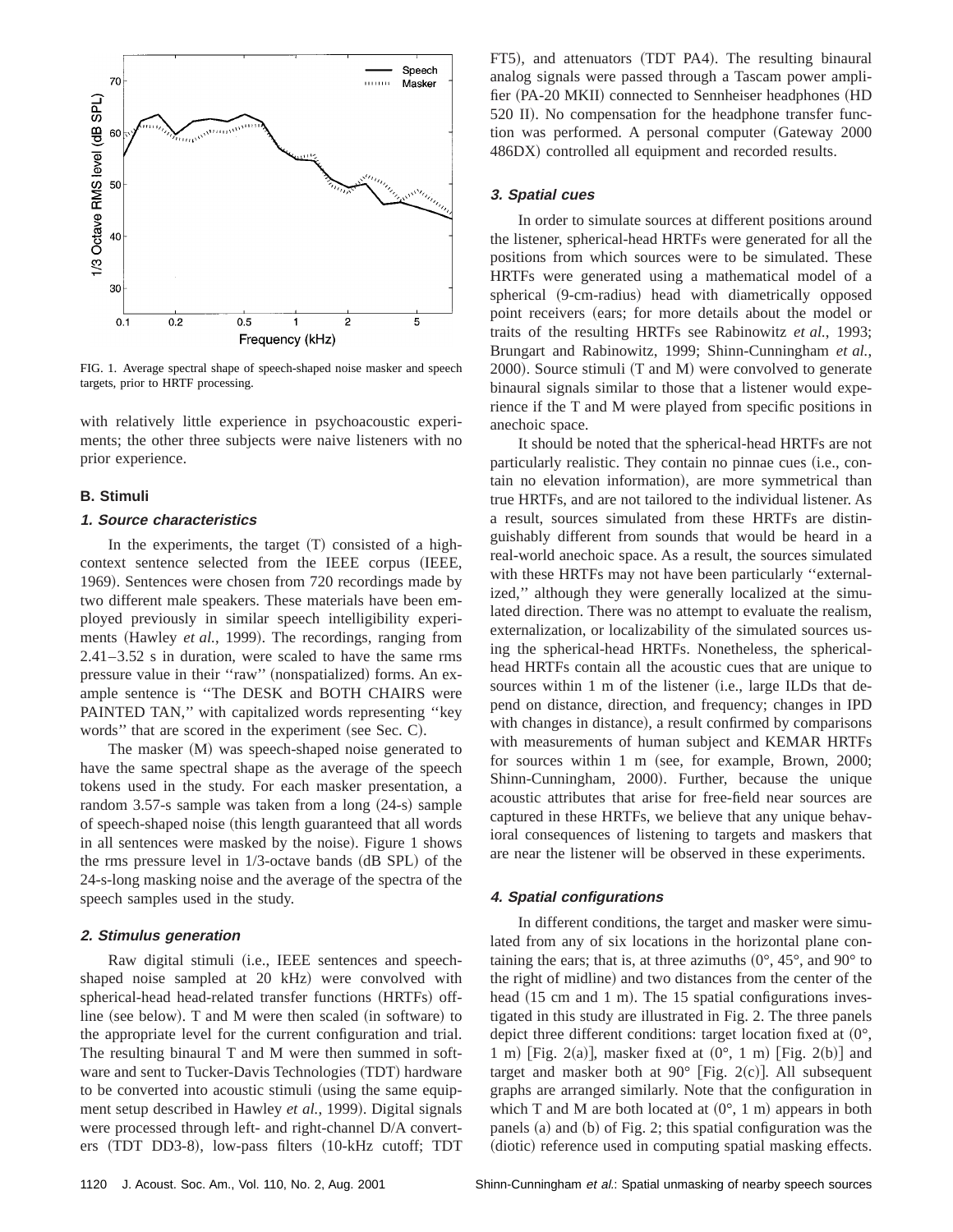

FIG. 2. Spatial configurations of target  $(T)$  and masker  $(M)$ . Conditions:  $(a)$ T fixed  $(0^{\circ}, 1 \text{ m})$ ; (b) M fixed  $(0^{\circ}, 1 \text{ m})$ ; and  $(c)$  T and M at  $90^{\circ}$ .

#### **5. Presentation level**

If we had simulated a masking source emitting the same energy from different distances and directions, the level of the masker reaching the better ear would vary dramatically with the simulated position of M. In addition, depending on the location of M, the better ear can be either the ear nearer or farther from T. For instance, if T is located at  $(90^{\circ}, 1 \text{ m})$ and M is located at  $(90^{\circ}, 15 \text{ cm})$  [see Fig. 2(c), bottom left panel], T is nearer to the right ear, but the left ear will be the ''better ear.''

In order to roughly equate the masker energy *reaching the better ear* (as opposed to keeping constant the distal energy of the simulated masker), masker level was normalized so that the root-mean-square (rms) pressure of M at the better ear was always 72 dB SPL. With this choice, the masker was always clearly audible at the worse ear (even when the masker level was lower at the worse ear) and at a comfortable listening level at the worse ear (even when the masker level was higher at the worse ear). Of course, the worse-ear masker level varied with spatial configuration, and could either be greater or less than 72 dB SPL depending on the locations of T and M.

## **C. Experimental procedure**

All experiments were performed in a double-walled sound-treated booth in the Binaural Hearing Laboratory of the Boston University Hearing Research Center.

An adaptive procedure was used to estimate the SRT for each spatial configuration of T and M. In each adaptive run, the T level was adaptively varied to estimate the SRT, which was defined as the level at which subjects correctly identified 50% of the T sentence key words.

For each configuration, at least three independent, adaptive-run threshold estimates were averaged to form the final threshold estimate. If the standard error in the repeated measures was greater than 1 dB, additional adaptive runs were performed until the standard error in this final average was equal to or less than 1 dB.

The T and M locations were not known *a priori* by the subject, but were held constant through a run, which consisted of ten trials. Runs were ordered randomly and broken into sessions consisting of approximately seven runs each.

Within a run, the first sentence of each block was repeated multiple times in order to set the T level for subsequent trials. The first sentence in each run was first played at 44 dB SPL in the better ear. The sentence was played repeatedly, with its intensity increased by 4 dB with each repetition, until the subject indicated (by subjective report) that he could hear the sentence. The level at which the listener reported understanding the initial sentence set the T level for the second trial in the run. On each subsequent trial, a new sentence was presented to the subject. The subject typed in the perceived sentence on a computer keyboard. The actual sentence was then displayed (along with the subject's typed response) on a computer monitor (visible to the subject) with five ''key words'' capitalized. The subject then counted up and entered into the computer the number of correct key words perceived. Scoring was strict, with incorrect suffixes scored as ''incorrect;'' however, homophones and misspellings were not penalized. Listeners heard only one presentation of each T sentence.

If the subject identified at least three of the five key words correctly, the level of the T was decreased by 2 dB on the subsequent trial. Otherwise (i.e., if the subject identified two or fewer key words), the level of the T was increased by 2 dB. Thus, if the subject performed at or above 60% correct, the task was made more difficult; if the subject performed at or below 40% correct, the task was made easier. This procedure (which, in the limit, will converge to the presentation level at which the subject will achieve 50% correct) was repeated until ten trials were scored. SRT was estimated as the average of the presentation levels of the T on the last eight (of ten) trials.

## **III. RESULTS**

# **A. Target-to-masker levels at speech reception threshold**

In order to visualize the changes in relative spectral levels of T and M with spatial configuration, the average TMR in third-octave spectral bands was computed as a function of center frequency at 50%-correct SRT and plotted in Fig. 3.

By construction (because  $T$  and  $M$  have the same spectral shape), the TMR is equal in both ears and independent of frequency for configurations in which T and M are located at the same position (i.e., for two diotic configurations and two configurations with T and M at  $90^{\circ}$ ). However, in general, the overall spectral shape of both T and M depends on spatial configuration and the TMR varies with frequency.

In the diotic reference configuration, the TMR is  $-7.6$  $dB$  [e.g., see Fig. 3(a), bottom left panel]. In other words, when the diotic sentence is presented at a level 7.6 dB below the diotic speech-shaped noise, subjects achieve threshold performance in the reference configuration. This diotic reference TMR is plotted as a dashed horizontal line in all panels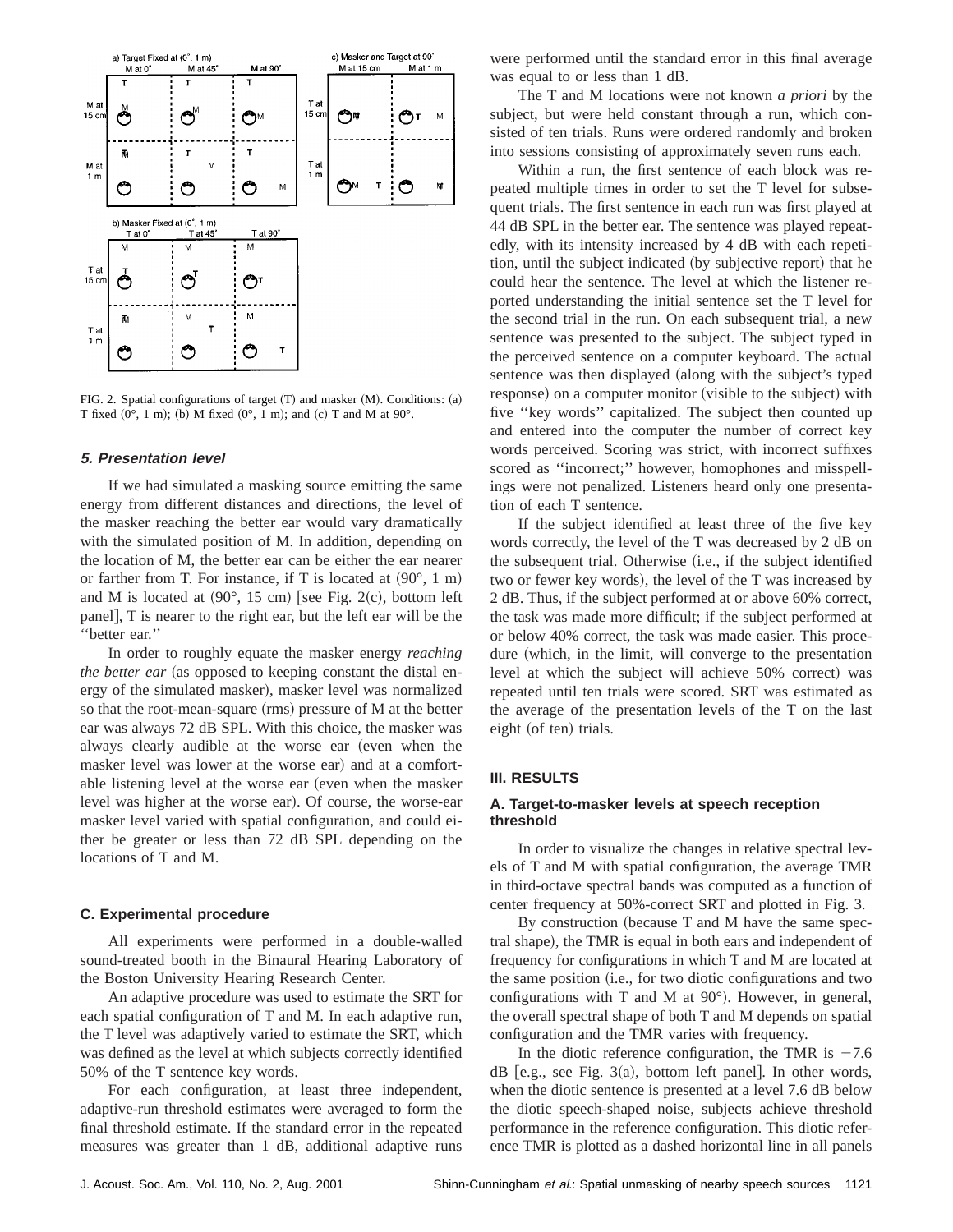

FIG. 3. Target-to-masker level ratio (TMR) in 1/3-octave frequency bands for left (dotted lines with symbols) and right (solid lines) ears as a function of center frequency at speech reception threshold. Conditions:  $(a)$  T fixed  $(0^{\circ}, 1 \text{ m})$ ; (b) M fixed  $(0^{\circ}, 1 \text{ m})$ ; and  $(c)$  T and M at  $90^{\circ}$ .

in order to make clear how the TMR varies with spatial configuration. When threshold TMR at the better ear is lower than the diotic reference TMR, the results indicate the presence of spatial masking effects that cannot be explained by overall level changes. In such cases, other factors, such as differences in binaural cues in T and M, are likely to be responsible for the improvements in SRT.

Figure 3(a) shows the results when T is fixed at  $(0^{\circ}, 1)$ m). For these spatial configurations, the TMR at the better (left) ear (dotted line with symbols) is generally equal to or smaller than the reference TMR. TMR is lowest when M is located at  $(45^{\circ}, 1 \text{ m})$  (bottom center panel); in this case, the TMR at low frequencies is as much as 14 dB below the diotic reference TMR (the TMR at higher frequencies is approximately equal to the diotic reference TMR). The worseear TMR (right ear; solid line) is often much smaller than that of the better ear, particularly when M is at 15 cm.

When the masker is fixed at the reference position  $(0^{\circ}, 1)$ m)  $[Fig. 3(b)],$  the TMR at the better (right) ear (solid line) is below the reference TMR at all frequencies for all four cases in which T is laterally displaced. The magnitude of this improvement is roughly the same  $(2-3$  dB) whether T is near or far, at 45 $\degree$  or 90 $\degree$ . In the diotic case for which T is at  $(0\degree, 1\degree)$ m) and M is at  $(0^{\circ}, 15 \text{ cm})$  [top-left panel in Fig. 3(b)], the TMR is roughly 4 dB larger than in the diotic reference configuration. This result indicates a small spatial *dis*advantage in this diotic configuration compared to the ''typical'' diotic reference configuration when T and M are both distant after taking into account the overall level of M.

In all four configurations for which both T and M are located laterally [Fig.  $3(c)$ ], the TMR at the better ear is roughly 3–4 dB larger at all frequencies than the diotic reference TMR. In other words, listeners need a laterally located speech source to be presented at a relatively high level when it competes with a masker located in the same lateral direction. This is even true when M is at 1 m and T is at 15 cm  $[$ top right panel of Fig.  $3(c)$ , despite the fact that the better- (right-) ear stimulus is at a substantially higher overall level than the worse- (left-) ear stimulus in this configuration.

## **B. Mean difference in monaural TMRs**

The results in Fig. 3 show that the difference in the TMRs at the two ears can be very large when either T or M is near the listener (a direct consequence of the very large ILDs that arise for these sources). This difference is important for understanding and quantifying the advantage of having two ears, independent of any binaural processing advantage. For instance, if a monaurally impaired listener's intact ear is the acoustically worse ear, the impaired listener will be at a larger disadvantage for many of the tested configurations than when both T and M are distant. In order to quantify the magnitude of these acoustic effects, the absolute value of the mean of the difference in left- and right-ear TMR was calculated, averaged across frequencies up to 8000 Hz.

The leftmost data column in Table I gives the mean of  $\text{TMR}_{\text{right}}$  – TMR<sub>left</sub> at SRT, averaged across frequency. Because the TMRs change with frequency, this estimate cannot predict SRT directly; for instance, moderate frequencies  $(e.g., 2000–5000 Hz)$  convey substantially more speech information than lower frequencies. Nonetheless, these calculations give an objective, acoustic measure, weighting all frequencies equally, of differences in the better and worse ear signals.

From symmetry and because T and M have the same spectral shape, the difference in better- and worse-ear TMR is the same if M is held at  $(0^{\circ}, 1 \text{ m})$  and T is moved or T is fixed and M is moved (see Table I, comparing top and center sections).

For configurations in which both T and M are far from the head, the acoustic difference in the TMRs at the two ears ranges from 5–10 dB, depending on the angular separation of T and M. If T remains fixed and a laterally located M is moved from  $1 \text{ m}$  to  $15 \text{ cm}$  (or vice versa), the difference between the better and worse ear TMR increases substantially. For instance, with T fixed at  $(0^{\circ}, 1 \text{ m})$  and M at  $(90^{\circ},$ 15 cm), the difference in TMR is nearly 20  $dB$  (third line in Table I). For spatial configurations in which one source is near the head but not in the median plane, part of this difference in better- and worse-ear TMR arises from ''normal'' head-shadow effects and part arises due to differences in the relative distance from the source to the two ears (Shinn-Cunningham *et al.*, 2000).

In the configurations for which both T and M are located at 90°, there is no difference in the TMR at the ears when T and M are at the same distance. When one source is near and one is far, the TMR at the ears differs by roughly 13 dB.

It should be noted that there are even more extreme spatial configurations than those tested here. For instance, with T at  $(-90^{\circ}, 15 \text{ cm})$  and M at  $(+90^{\circ}, 15 \text{ cm})$  the acoustic difference in the TMRs at the two ears would be on the order of 40 dB (i.e., twice the difference obtained when one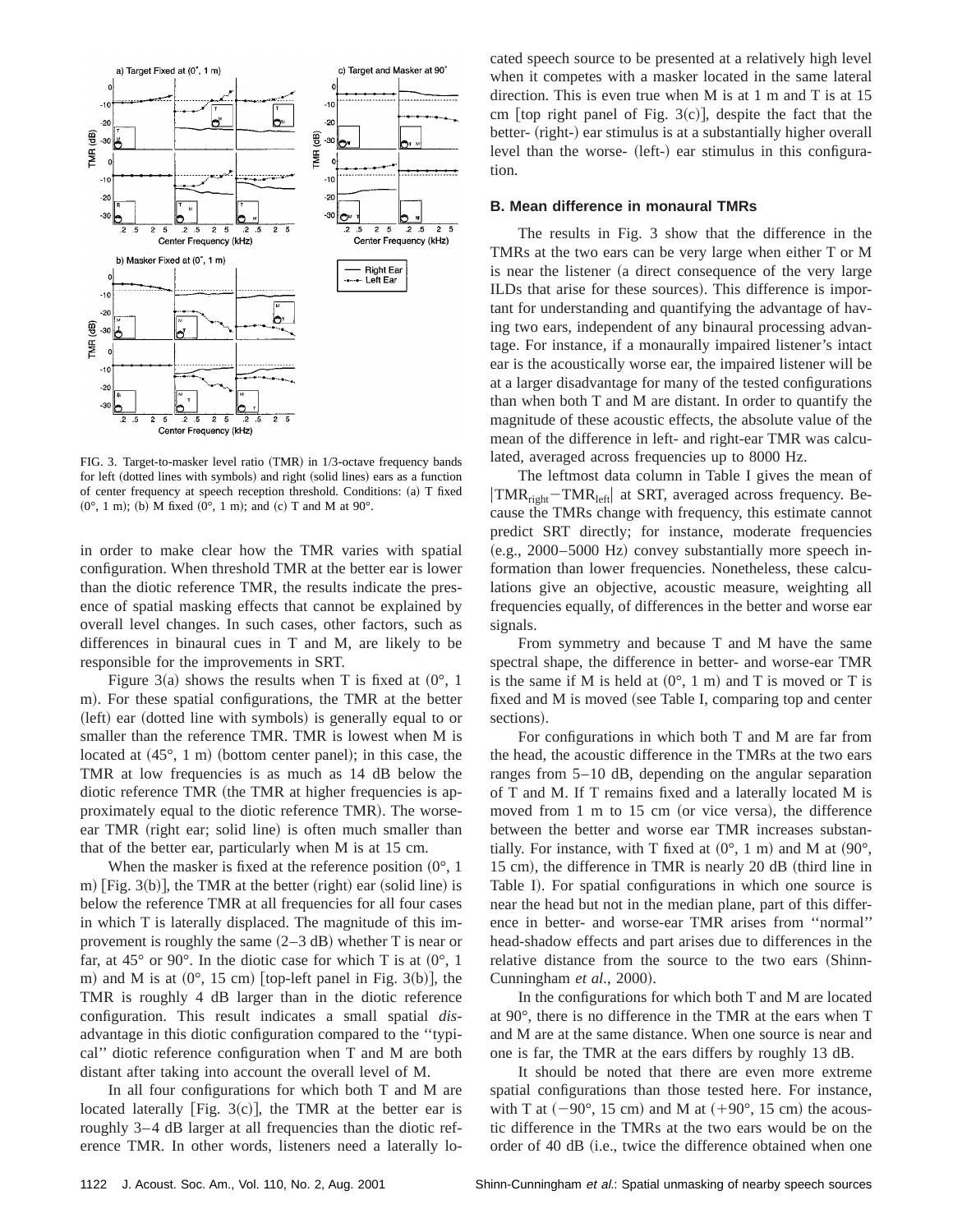TABLE I. Spatial effects for different spatial configurations tested. Leftmost data column shows the mean of the absolute difference  $\text{TMR}_{\text{right}}-\text{TMR}_{\text{left}}$  at SRT, averaged across frequencies up to 8000 Hz. The second data column gives the predicted magnitude of the difference in the monaural left- and right-ear SRTs from the Zurek model calculations. The third data column gives the binaural advantage calculated from Zurek model calculations (the difference in predicted SRT for binaural and monaural better-ear listening conditions).

|                            |                    |                    | Left/right<br>asymmetry<br>(acoustic)<br>analysis)<br>(dB) | Left/right<br>asymmetry<br>(Zurek)<br>predictions)<br>(dB) | Binaural<br>advantage<br>(Zurek<br>predictions)<br>(dB) |
|----------------------------|--------------------|--------------------|------------------------------------------------------------|------------------------------------------------------------|---------------------------------------------------------|
| T                          | $M(15 \text{ cm})$ | $M(0^{\circ})$     | $\overline{0}$                                             | $\Omega$                                                   | $\boldsymbol{0}$                                        |
| $(0^{\circ}, 1 \text{ m})$ |                    | $M(45^{\circ})$    | 17.5                                                       | 14.6                                                       | 2.0                                                     |
|                            |                    | M(90°)             | 19.6                                                       | 17.9                                                       | 1.5                                                     |
|                            | M(1 m)             | $M(0^{\circ})$     | $\boldsymbol{0}$                                           | $\mathbf{0}$                                               | $\boldsymbol{0}$                                        |
|                            |                    | $M(45^{\circ})$    | 9.8                                                        | 7.5                                                        | 2.4                                                     |
|                            |                    | M(90°)             | 6.4                                                        | 5.2                                                        | 2.2                                                     |
| M                          | $T(15 \text{ cm})$ | $T(0^{\circ})$     | $\mathbf{0}$                                               | $\mathbf{0}$                                               | $\boldsymbol{0}$                                        |
| $(0^{\circ}, 1 \text{ m})$ |                    | $T(45^{\circ})$    | 17.5                                                       | 14.5                                                       | 1.5                                                     |
|                            |                    | $T(90^{\circ})$    | 19.6                                                       | 17.2                                                       | 1.5                                                     |
|                            | T(1 m)             | $T(0^{\circ})$     | $\mathbf{0}$                                               | $\mathbf{0}$                                               | $\boldsymbol{0}$                                        |
|                            |                    | $T(45^{\circ})$    | 9.8                                                        | 7.5                                                        | 1.9                                                     |
|                            |                    | $T(90^{\circ})$    | 6.4                                                        | 5.2                                                        | 2.2                                                     |
| T & M                      | $T(15 \text{ cm})$ | $M(15 \text{ cm})$ | $\mathbf{0}$                                               | $\mathbf{0}$                                               | $\boldsymbol{0}$                                        |
| $(90^{\circ})$             |                    | M(1 m)             | 13.2                                                       | 12.6                                                       | 0.8                                                     |
|                            | T(1 m)             | $M(15 \text{ cm})$ | 13.2                                                       | 12.6                                                       | 0.9                                                     |
|                            |                    | M(1 m)             | $\mathbf{0}$                                               | $\theta$                                                   | $\mathbf{0}$                                            |

source is diotic and one source is at  $90^\circ$ , 15 cm). This analysis demonstrates that one novel outcome of T and M being very close to the head is that the difference in the TMRs at the two ears can be dramatically larger than in previously tested configurations.

## **C. Spatial unmasking**

Figure 4 plots the amount of spatial unmasking for each spatial configuration.<sup>1</sup> In the figure, the amount of "spatial" unmasking'' equals the decrease in the distal energy the target source must emit for subjects to correctly identify 50% of the target key words if the distal energy emitted by the masking source were held constant. This analysis includes changes in the overall level of T and M reaching the ears with changes in source position (and assumes that SRT depends only on TMR and is independent of the absolute level of the masker for the range of levels considered).

When T is fixed at  $(0^{\circ}, 1 \text{ m})$  [Fig. 4(a)], the release from masking is largest when the 1-m M is at 45° and decreases slightly when M is at 90°. The dependence of the unmasking on M distance is roughly the same for all M directions: moving M from 1 m to 15 cm increases the required T level by roughly 13 dB for M in all tested directions  $(0^{\circ}, 45^{\circ},$  and  $90^\circ$ ).

When M is fixed ahead [Fig. 4(b)], moving the 1-mdistant T to either 45° or 90° results in the same unmasking. Moving the  $T$  close to the head  $(15 \text{ cm})$  results in a large amount of spatial unmasking, primarily due to increases in the level of T reaching the ears. For a given T direction, the effect of decreasing the distance of T increases with its lateral angle.

Figure  $4(c)$  shows the spatial unmasking that arises when T and M are both located at 90°. When T and M are at the same distance [either at 15 cm, circles at left of Fig.  $4(c)$ ; or at 1 m, squares at right of Fig.  $4(c)$ , there is a 3-dB increase in the level the target source must emit compared to the reference configuration. When T and M are at different distances, spatial unmasking results are dominated by differences in the relative distances to the head.



FIG. 4. Spatial advantage (energy a target emits at threshold for a constantenergy masker) relative to the diotic configuration. Positive values are decreases in emitted target energy. Large symbols give the across-subject mean; small symbols show individual subject results. Conditions: (a) T fixed  $(0^{\circ}, 1 \text{ m})$ ; (b) M fixed  $(0^{\circ}, 1 \text{ m})$ ; and  $(c)$  T and M at  $90^{\circ}$ .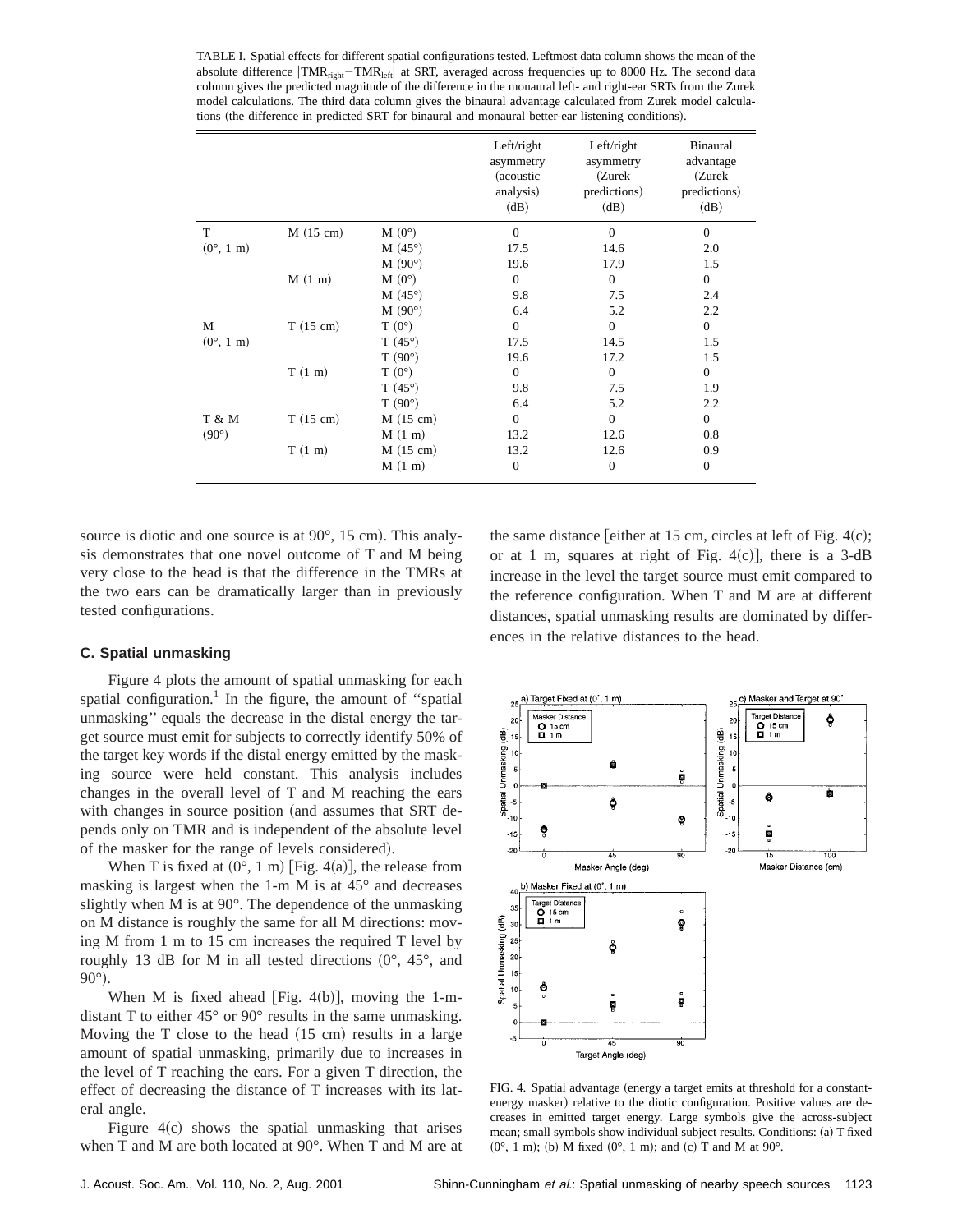## **D. Discussion**

Our findings are generally consistent with previous results that show that speech intelligibility improves when T and M give rise to different IPDs, and that spatially separating a masker and target tends to reduce threshold TMR.

However, in some of the spatial configurations tested, the threshold TMR at the better ear is greater than the TMR in the diotic reference configuration. For instance, in all four spatial configurations with T and M at  $90^{\circ}$  [Fig. 3(c)], the better-ear TMR is roughly the same (independent of the relative levels of the better and worse ears) and elevated compared to the TMR in the diotic reference configuration. These results are inconsistent with predictions from previous models, which generally assume that binaural performance is always at least as good as would be observed if listeners were presented with the better-ear stimulus monaurally. Discrepancies between the current findings and predictions from an existing model (Zurek, 1993) are considered in detail in the next section.

For distant sources, changing the distance of T or M may change the overall level at the better ear, but it causes an essentially identical change at the worse ear. Thus, the difference between listening with the worse and the better ears is independent of T and M distance when T and M are at least 1 m from the listener. One of the novel effects that arises when either T or M is within 1 meter of the head is that the difference between the TMR at the better and worse ears can be dramatically larger than if both T and M are distant (see Table I). For the configurations tested, the difference in the TMRs at the two ears can be nearly double the difference that occurs when both T and M are at least a meter from the listener [e.g., 19.6 dB for a diotic T and M at  $(90^{\circ})$ , 15 cm) versus 9.8 dB for diotic T and M at  $(90^{\circ}, 1 \text{ m})$ .

Analysis of the spatial unmasking  $(Fig. 4)$  emphasizes the large changes in overall level that can arise with small displacements of a source near the listener. For the configurations tested, the change in the level that the target must emit to be intelligible against a constant level masker ranges from  $-31$  to  $+15$  dB (relative to the diotic reference configuration).

## **IV. MODEL PREDICTIONS**

#### **A. Zurek model of spatial unmasking of speech**

Zurek (1993) developed a model based on the Articulation Index  $(AI,^{2}$  Fletcher and Galt, 1950; ANSI, 1969; Pavlovic, 1987) to predict speech intelligibility as a function of target and masker location. AI is typically computed for a single-channel system as a weighted sum of target-to-masker ratios (TMRs) across third-octave frequency bands. In Zurek's model, the TMRs at both ears are considered, along with interaural differences in the T and M.

To compute the predicted intelligibility, Zurek's model first computes the actual TMR at each ear in each of 15 third-octave frequency bands (spaced logarithmically between 200 to 5000 Hz). The "effective TMR"  $(R_i)$  in each frequency band  $i$  is the sum of  $(1)$  the larger of the two true TMRs at the left and right ears and  $(2)$  an estimate of the ''binaural advantage'' in band *i*. The binaural advantage in



FIG. 5. Binaural AI model assumptions (Zurek, 1993). Panel (a) shows maximal binaural advantage (improvement in effective target-to-masker level ratio or TMR) as a function of frequency, which only arises when IPD of T and M differ by  $180^\circ$ . Panel (b) shows weighting of information at each frequency for speech intelligibility.

each band, derived from a simplified version of Colburn's model of binaural interaction (Colburn, 1977a, b), depends jointly on center frequency and the relative IPD of target and masker at the center frequency of the band. The advantage in a particular frequency band equals the estimated binaural masking level difference (BMLD) for a "comparable" tonein-noise detection task. Specifically, if the difference in the IPD of T and M at the center frequency of band *i* is equal to *x* rad, the binaural advantage in band *i* is estimated as the expected BMLD when detecting a tone at the band center frequency in the presence of a diotic masker when the tone has an IPD of *x* rad. The maximum binaural advantage in a band [taken directly from Zurek, 1993, Fig. 15.2, and shown in Fig.  $5(a)$  as a function of frequency] occurs when, at the band center frequency, the IPD of T and M differ by  $\pi$  rad. When the difference in the T and M IPD at the band center frequency is less than  $\pi$  rad, the binaural advantage in the band is lower (in accord with the Colburn model). The amount of information  $(\gamma_i)$  in each band (the "band efficiency") is computed as

$$
\gamma_i = \begin{cases} 0, & R_i < -12 \text{ dB} \\ R_i + 12, & -12 \text{ dB} < R_i < 18 \text{ dB} \\ 30, & R_i > 18 \text{ dB} \end{cases} \tag{1}
$$

This operation assumes that there is no incremental improvement in target audibility with increases in TMR above some asymptote  $(i.e., 18 dB)$  and no decrease in target audibility with additional decrements in TMR once the target is below masked threshold (i.e.,  $-12$  dB). The analysis implicitly assumes that the target is well above absolute threshold. Finally, the values of  $\gamma$  are multiplied by the frequencydependent weights shown in Fig.  $5(b)$  (which represent the relative importance of each frequency band for understanding speech) and summed to estimate the effective AI. The effective AI can take on values between 0.0 (if all  $R_i$  are less than or equal to 12 dB) and 1.0 (if all  $R_i$  are greater than or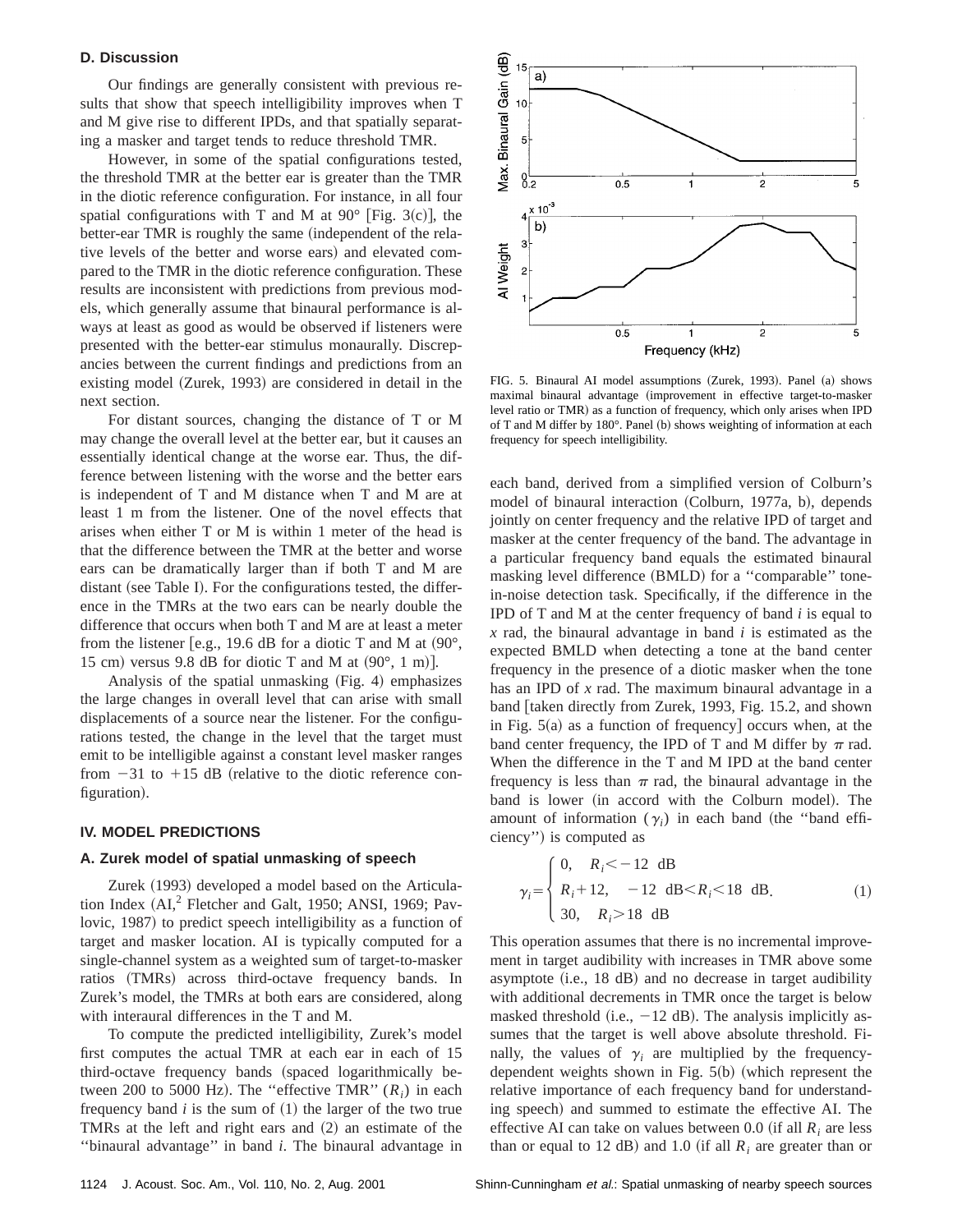

FIG. 6. Assumed relationship between AI and percent words correct assumed for high-context speech (as described in Hawley, 2000). Dashed lines show threshold level for the experiments reported herein. FIG. 7. Interaural phase differences as a function of frequency for the

equal to 18 dB). For a given speech intelligibility task and a given set of speech materials, percent correct is a monotonic function of AI (e.g., see Kryter, 1962); for the high-context speech materials used in the present study, this correspondence, as derived by Hawley  $(2000)$ , is shown in Fig. 6.

Using this model, Zurek (1993) was able to predict the spatial unmasking effects observed in a number of studies that used steady-state maskers (such as broadband noise) and positioned both T and M at a distance of at least 1 m from the subject (e.g., Dirks and Wilson, 1969; Plomp and Mimpen, 1981; Bronkhorst and Plomp, 1988, among others). In this paper, we apply this model to cases when the target and/or masker are close to the subject  $(i.e., 15 cm)$ .

# **B. Predicted speech intelligibility at speech reception threshold**

In order to calculate model predictions of the current results, the IPDs in the spherical-head HRTFs were analyzed. Figure 7, which plots the IPD in the HRTFs (as a function of frequency) for the positions used in the study, shows that IPD varies dramatically with source laterality and only slightly with distance (e.g., see Brungart and Rabinowitz, 1999; Shinn-Cunningham *et al.*, 2000). Using the left- and right-ear TMRs at the measured SRT  $(Fig. 3)$ , the difference in  $T$  and  $M$  IPD was used to compute the effective  $TMR$  (the TMR at the better ear, adjusted for binaural gain) and the ''band efficiency'' in each frequency band. From these values, the AI was calculated and used to predict percentage correct key words using the mapping shown in Fig. 6.

We applied a similar analysis to the left and right ear stimuli in isolation (i.e., for a comparable configuration but with one of the ears "turned off"). To generate these monaural predictions, the appropriate monaural TMR  $(Fig. 3)$ was used to compute the AI directly (excluding any binaural contributions). In this way, we predicted not only the percentage-correct words for binaural stimuli but also leftand right-ear monaural stimuli.

Figure 8 shows the predicted percentage correct on our



spherical-head HRTFs. (a) Near distance (15 cm) in top panel. (b) Far dis $tance (1 m).$ 

high-context speech task when the T and M levels equaled those presented at SRT. Predictions are shown for binaural listeners  $(x's)$  as well as monaural-left and monaural-right listeners (triangles and circles, respectively). The relative levels of T and M used in the predictions are those at which subjects correctly identified approximately 50% of the sentence key words. Thus, the model correctly predicts an observed result when the prediction is close to 50%. For our purposes, predictions falling within the gray area in each panel (within 10% of the defined 50%-correct threshold) are considered to match measured performance.<sup>3</sup> Note that in the



FIG. 8. Predicted percent-correct word scores from model using TMRs and binaural cues present at threshold (actual performance indicated by gray region). Bold exes show binaural model predictions; triangles and circles give monaural, left- and right-ear predictions, respectively. Conditions: (a) T fixed  $(0^{\circ}, 1 \text{ m})$  and M at each of 6 locations; (b) M fixed  $(0^{\circ}, 1 \text{ m})$  and T at each of 6 locations; and (c) T and M at  $90^\circ$  and 15 cm or 1 m.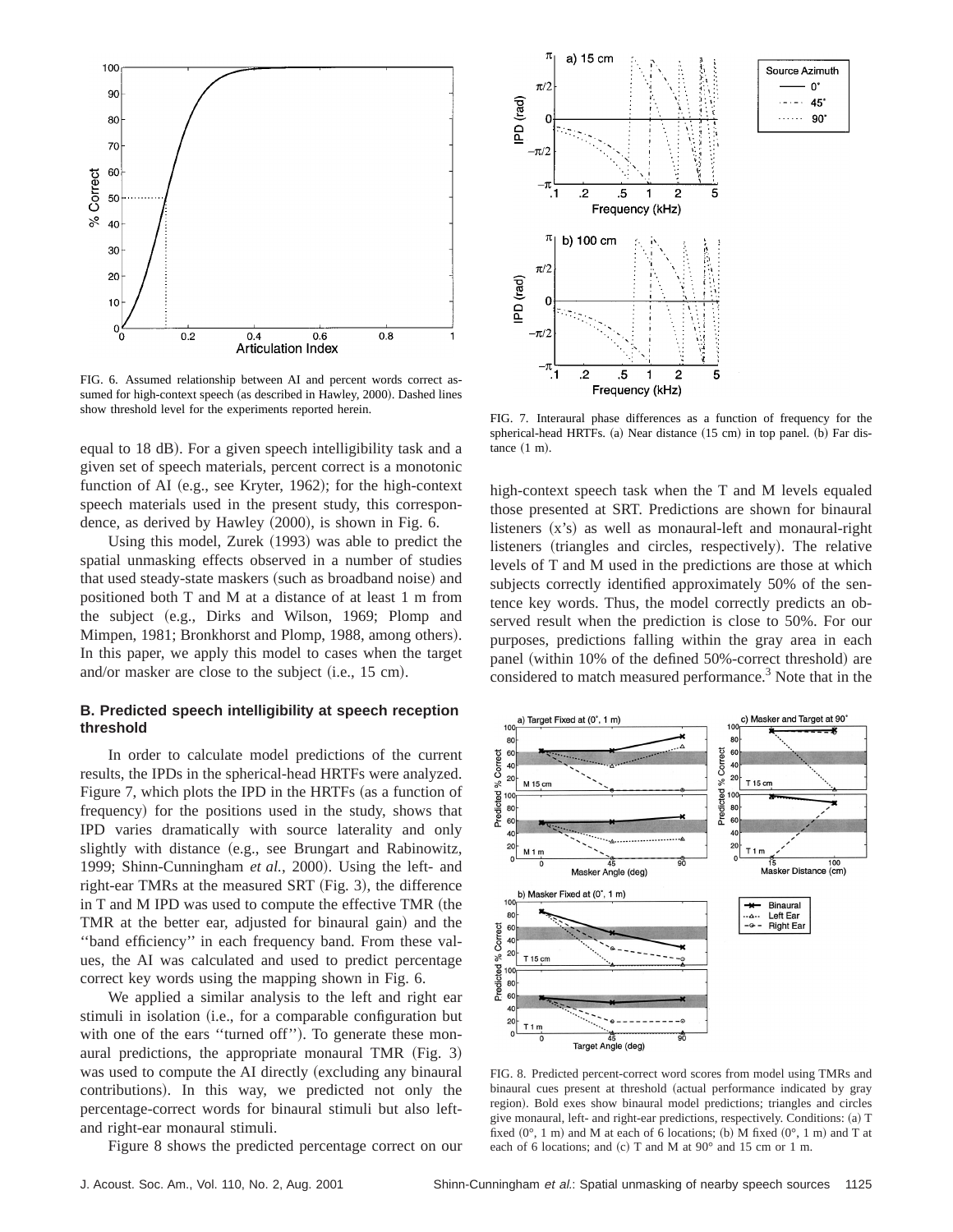model, predicted monaural performance (triangles or circles) is always less than or equal to binaural performance  $(exes)$ , because any binaural processing will only increase the AI calculated from the better ear (and hence the predicted level of performance).

The one constant feature in Fig. 8 concerns the worseear monaural predictions. In every configuration for which the TMR differs in the two ears  $[$ four in Fig. 8 $(a)$  (circles), four in Fig. 8(b) (triangles), and two in Fig. 8(c) (rightmost triangle in top panel, leftmost circle in bottom panel) the worse-ear, predicted percent correct is 0%.

Figure  $8(a)$  shows predictions for T fixed ahead. For the diotic configurations [left side of Fig. 8 $(a)$ ] both ears receive the same stimulus, left- and right-ear monaural predictions are identical, and there is no predicted benefit from listening binaurally. For all configurations in which  $M$  is at 1 m [lower panel, Fig.  $8(a)$ ], binaural predictions fall within or slightly above the expected range. Predictions for the better (left) ear are near 30% correct when the 1-m M is positioned laterally. When M is at 15 cm [upper panel in Fig. 8(a)], the binaural model predictions are generally higher than observed performance, but the error is only significant when M is at  $(90^{\circ}, 15)$ cm) (binaural prediction near 90% correct). The monaural better-ear prediction is slightly below measured performance when M is at  $(45^{\circ}, 15 \text{ cm})$  and substantially above measured performance when M is at  $(90^{\circ}, 15 \text{ cm})$ .

Figure  $8(b)$  shows the predictions when M is fixed at  $(0^{\circ}, 1 \text{ m})$ . For this condition, the binaural predictions fit the data well for all configurations in which  $T$  is at the farther  $(1)$ m) distance [lower panel in Fig. 8 $(b)$ ]. For the distant, laterally displaced T, better-ear predictions fall well below true binaural performance (19% correct for T at  $45^{\circ}$  and 90°). When T is at 15 cm, the binaural model predictions are less accurate, overestimating performance for T at 0° and underestimating performance for T at 90°.

In all four configurations in which T and M are positioned at 90 $^{\circ}$  [Fig. 8(c)], the model predicts that both binaural performance and monaural better-ear performance should be much better than what was actually observed, with the predictions ranging from 86% to 95% correct.

#### **C. Predicted spatial unmasking**

The Zurek model (1993) was also used to predict the magnitude of the spatial unmasking in the various spatial configurations. To make these predictions, the mapping in Fig. 6 was used to predict the AI at which 50% of the key words are identified (see the dashed lines in Fig. 6). We then computed the level that T would have to emit in order to yield this threshold AI for each spatial configuration (assuming that the level emitted by  $M$  is fixed) and subtracted the level T would have to emit in the diotic reference configuration. Similar analysis was performed for left- and right-ear monaural signals in order to predict the impact of having only one functional ear.

Results of these predictions are shown in Fig. 9. In the figure, the large symbols show the mean unmasking found in the binaural experiments (presented previously in Fig. 4), while the lines with small symbols show the corresponding binaural (solid lines), left-ear (dashed lines), and right-ear



FIG. 9. Spatial advantage (energy a target emits at threshold for a constantenergy masker) and model predictions, relative to diotic reference. Symbols show across-subject means of measured spatial advantage, repeated from Fig. 4. Lines give model predictions: solid line for binaural model; dotted and dashed lines for left and right ears (without binaural processing), respectively. In any one configuration, the difference between the solid line and the better of the dotted or dashed lines gives the predicted binaural contribution to unmasking; the difference between the dotted and dashed lines yields the predicted better-ear advantage.

(dotted lines) predictions. To the extent that the model is accurate, the difference in binaural and better-ear predictions at each spatial configuration gives an estimate of the binaural contribution to spatial unmasking; the difference between the binaural and worse-ear predictions predicts how large the impact of listening with only one ear can be (i.e., if the acoustically better ear is nonfunctional).

The binaural predictions capture the main trends in the data, accounting for 99.05% of the variance in the measurements. The only binaural predictions that are not within the approximate 1-dB standard error in the measurements correspond to the same configurations for which the predicted percent-correct scores fail.

# **D. Difference between better- and worse-ear thresholds**

The spatial unmasking analysis presented in Fig. 9 separately estimates binaural, monaural better-ear, and monaural worse-ear thresholds (in dB). From these values, we can predict the binaural advantage (*i.e.*, the difference between the binaural and the better-ear threshold) and the difference between the better- and worse-ear thresholds (at least to the extend that the Zurek, 1993 model is accurate). These values are presented in Table I. The difference between the betterand worse-ear thresholds (second data column) is calculated as the absolute value of the difference  $(in dB)$  of the threshold T levels for left- and right-ear monaural predictions. This difference ranges from 5–18 dB for configurations in which T and M are not in the same location. Comparing these estimates (which weigh the TMR at each frequency according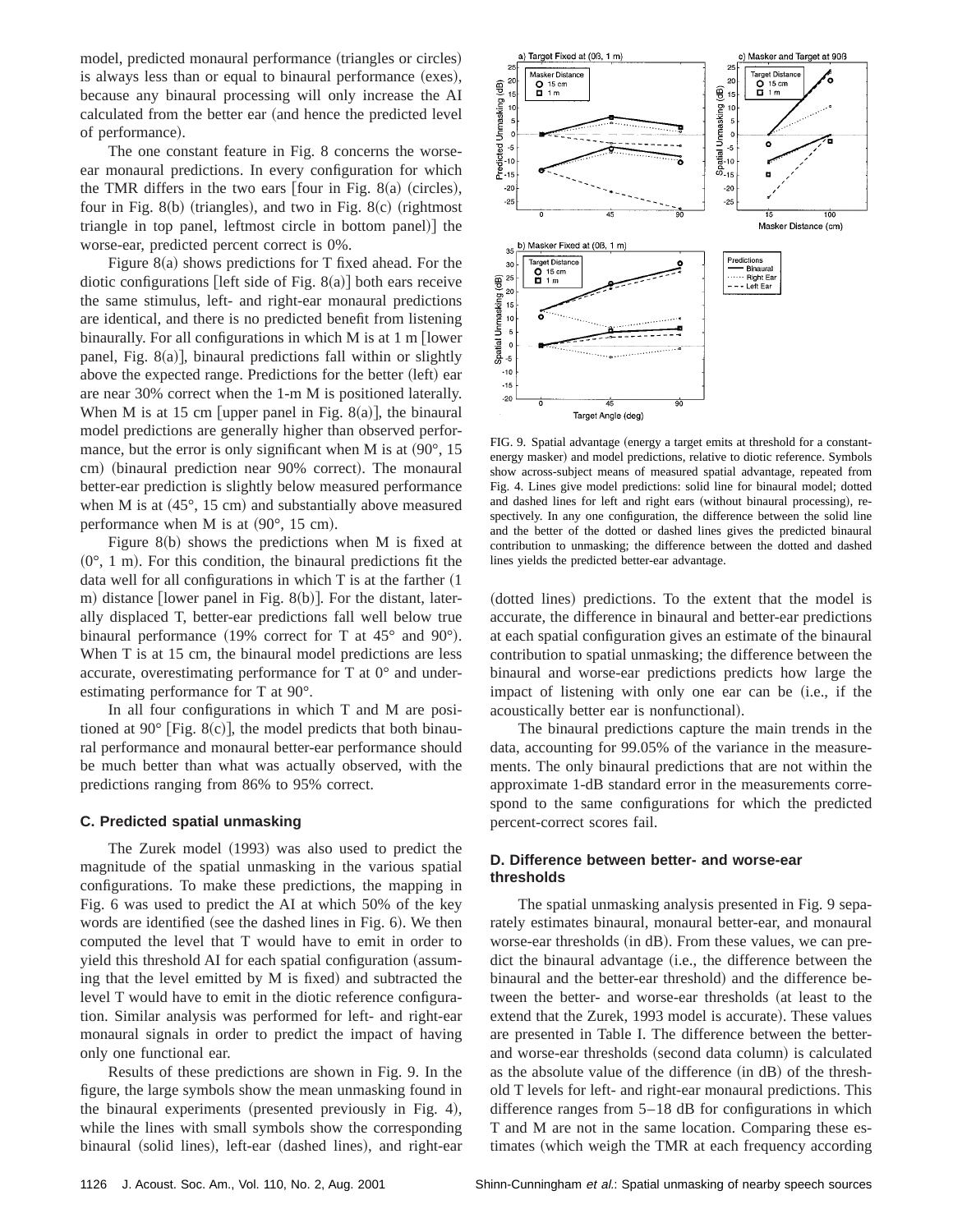to the AI calculation) to estimates made from the strict acoustic analysis (which weigh all frequencies up to 8000 Hz equally; first data column) shows (not unexpectedly) that the two methods yield very similar results. The predicted binaural advantage (third data column in Table I), defined as the difference between binaural and monaural better-ear model predictions for each configuration, is uniformly small, ranging from 0–2 dB.

# **E. Discussion**

The Zurek model (1993) does a very good job of predicting the results for all spatial configurations similar to those that have been tested previously. In fact, the model fails only when T and/or M are near the head or when both T and M are located laterally.

Of the 15 independent spatial configurations tested, predicted performance is better than observed for six configurations, worse than observed for one configuration, and in agreement with the measurements in the remaining eight configurations. In six of the seven configurations for which the model prediction differs substantially from observed performance, T and/or M have ILDs that are larger than in previously tested configurations.

The Zurek model uses a simplified version of Colburn's model  $(1977a, b)$  of binaural unmasking to predict the binaural gain in each frequency channel, given the interaural differences in T and M. Colburn's original model accounts for the fact that binaural unmasking decreases with the magnitude of the ILD in M because the number of neurons contributing binaural information decreases with increasing ILD. The simplified version of the Colburn model used in Zurek's formulation does not take into account how the noise ILD affects binaural unmasking. If one were to use a more complex version of the Colburn binaural unmasking model, the predicted binaural gain would be smaller for spatial configurations in which there is a large ILD in the masker. Binaural predictions from such a corrected model would fall somewhere between the current binaural and better-ear predictions.

Unfortunately, such a correction will not improve the predictions. In particular, of the seven predictions that differ substantially from the measurements, there is only one case in which decreasing the binaural gain in the model prediction could substantially improve the model fit  $[T at (0^{\circ}, 1 m)$  and M at  $(90^{\circ}, 15 \text{ cm})$ ; see Fig.  $9(a)$ , circle at right side of panel]. In five of the remaining configurations in which the predictions fail  $[circle$  symbol at left of Fig.  $9(b)$  and all four observations in Fig.  $9(c)$ ], even the better-ear model analysis predicts more spatial unmasking than is observed, and in the final configuration [e.g., circle symbol at right of Fig.  $9(b)$ ] both the binaural and better-ear analysis predict less unmasking than was observed. In fact, for this configuration, any decrement in the binaural contribution of the model will degrade rather than improve the binaural prediction fit.

The model assumes that binaural processing can only improve performance above what would be achieved if listening with the better ear alone. Current results suggest that this may not always be the case; we found that measured binaural performance is sometimes worse than the predicted performance using the better ear alone. We know of only one study that found a binaural *dis*-advantage for speech unmasking. Bronkhorst and Plomp (1988) manipulated the overall interaural level differences of the signals presented to the subjects in order to simulate monaural hearing loss. Subjects were tested with binaural, better-ear monaural, and worse-ear monaural stimuli as well as conditions in which the total signal to one of the ears was attenuated by 20 dB. In some cases, monaural performance using only the better-ear stimulus was near binaural performance; in these cases, attenuating the worse ear stimulus by 20 dB had a negligible impact on performance. If both ears had roughly the same TMR but the IPDs in T and M differed, binaural performance was best, performance for left- and right-ear monaural conditions was equal (and worse than binaural performance), and attenuating either ear's total stimulus caused a small  $(1–2$  dB) degradation in SRT. Of most interest, in conditions for which there was a clear "better ear" (i.e., when the TMR was much larger in one ear than the other), performance with the better ear attenuated by 20 dB was worse than monaural performance for the better-ear stimulus, even though the better-ear stimulus was always audible. The researchers noted that this degradation in performance appears to be ''due to a ''disturbing'' effect of the relatively loud noise presented in the other ear" (Bronkhorst and Plomp, 1988, p. 1514), because the better-ear stimulus played alone yielded better performance than the binaural stimulus. In the current experiment, some of the configurations for which the binaural predictions exceeded observed performance had a worseear signal that was substantially louder than the better-ear signal. However, when T was at  $(90^{\circ}, 15 \text{ cm})$  and M was at  $(90^{\circ}, 1 \text{ m})$ , binaural performance was worse than predicted better-ear performance, even though the worse-ear signal was quieter than the better-ear signal. One possible explanation for these results is that large ILDs in the stimuli can sometimes degrade binaural performance below better-ear monaural performance, even if the worse-ear stimulus is quieter than the better-ear stimulus.

Finally, it should be pointed out that while the overall rms level of the stimuli was held constant at the better ear, the spectral content in T and M changed with spatial position as a result of the HRTF processing. It may be that some of the prediction errors arise from problems with the monaural, not binaural, processing in the model. Further experiments are needed to directly test whether binaural performance is worse than monaural better-ear performance in spatial configurations like those tested.

# **V. CONCLUSIONS**

The results of these experiments demonstrate that the amount of spatial unmasking that can arise when T and/or M are within 1 m of a listener is dramatic. For a masker emitting a fixed-level noise, the level at which a speech target must be played to reach the same intelligibility varies over approximately 45 dB for the spatial configurations considered. Much of this effect is the result of simple changes in stimulus level with changes in source distance; however, other phenomena also influence these results.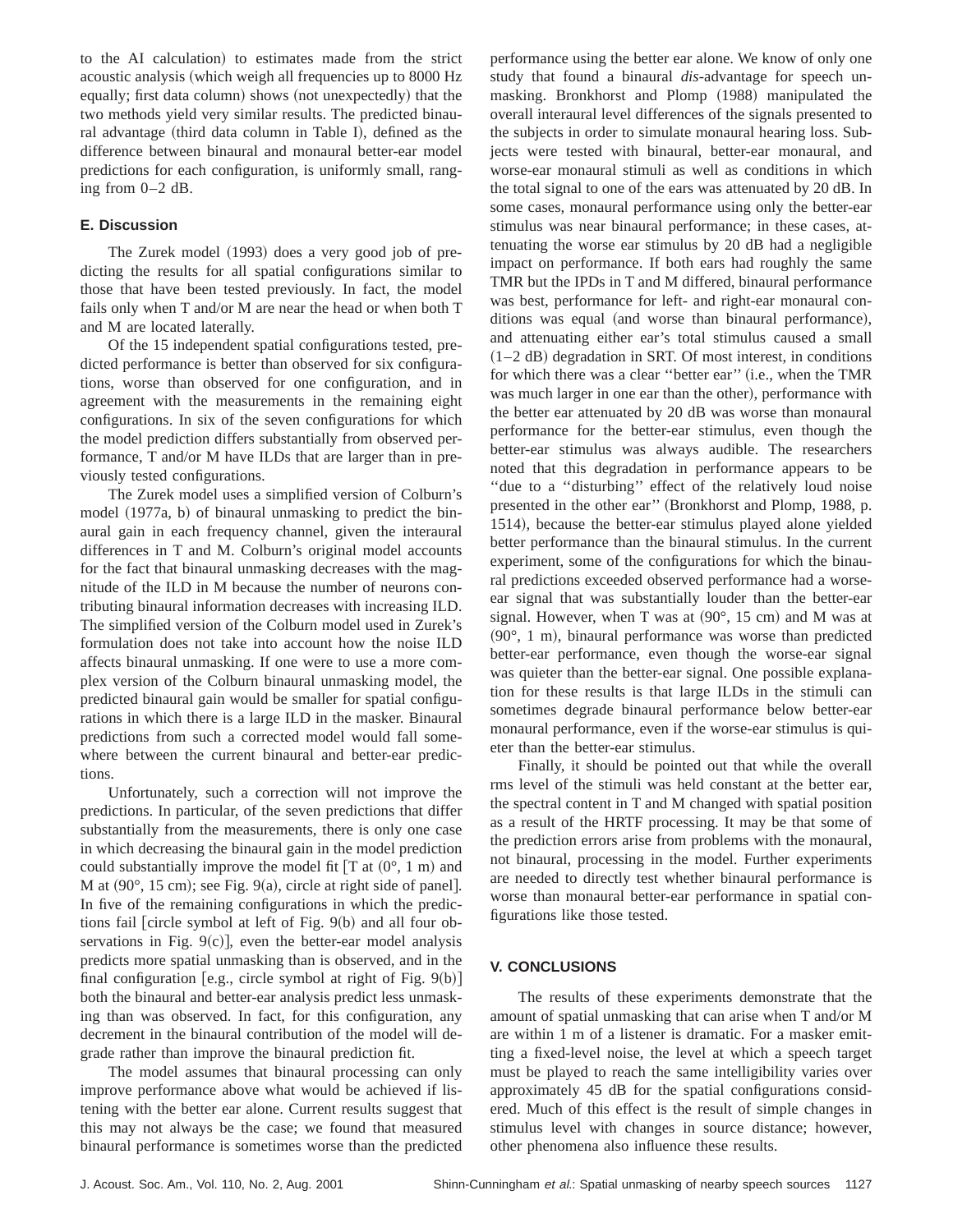It is well known that, on spatial unmasking tasks, monaural listeners are at a disadvantage compared to binaural listeners. In roughly half of the possible spatial configurations, the better-ear advantage is lost and any binaural processing gains are ineffective for these listeners (e.g., see Zurek, 1993). However, the current results suggest that when either T or M are close to the listener, monaural listeners can suffer from disadvantages (compared to normal-hearing listeners) that are as much as 13 dB greater observed for configurations in which T and M are at least 1 meter from the listener [i.e., from Table I, when T is at  $(0^{\circ}, 1 \text{ m})$ , the estimated left/right asymmetry is 19.6 dB for M at  $(90^{\circ}, 15 \text{ cm})$ and only 6.4 for M at  $(90^{\circ}, 1 \text{ m})$ . Specifically, for the configurations tested, the worse-ear TMR can be nearly 20 dB lower than the better-ear TMR. While the current experiments did not measure performance of monaural listeners directly, this analysis supports the view that having two ears provides an enormous advantage to listeners in noisy environments, especially when the sources of interest are close to the listener. However, much of the benefit obtained from listening with two ears appears to derive from having two independent ''mixes'' of T and M, one of which often has a better TMR than the other. The specifically binaural processing advantages expected in the tested configurations are comparable to those observed in previous studies, on the order of 2 dB. Of course, even 2 dB of improvement in TMR can lead to vast improvements in speech intelligibility near SRT, leading to improvements in percent-correct word identification of over 20%.

The current experiments included a number of novel spatial configurations that have not previously been investigated. For many of these configurations, the Zurek model of spatial unmasking of speech fails to predict observed performance. The reasons underlying these failures (which all simulate either T or M very near the listener or have both T and M located at  $90^\circ$ ) must be investigated further. One of the failed predictions may be partially corrected by considering a binaural unmasking model that takes into account the ILD in the masker [i.e., when M is at  $(90^{\circ}, 15 \text{ cm})$  and T is at  $(0^{\circ}, 1 \text{ m})$ . However, such a correction will not improve the model predictions for any of the remaining configurations for which the model fails.

Analysis suggests that binaural processing of interaural phase decreases SRT by 1–2 dB for the configurations considered in the current study, similar to the gain observed for configurations in which T and M are both at least 1 meter from the listener  $(e.g., see Bronkhorst, 2000)$ . However, for the configurations in which better-ear monaural predictions of SRT are lower than the SRTs observed with binaural presentations, there may actually be a disadvantage to listening with two ears (compared to listening with the better ear alone). Additional experiments using monaural control conditions must be performed in order to fully explore whether large ILDs degrade speech intelligibility or whether monaural better-ear performance is worse than predicted in these configurations.

#### **ACKNOWLEDGMENTS**

This work was supported in part by AFOSR Grant No. F49620-98-1-0108 to B.G.S.C. and NIDCD Grant No. DC02696 to R.Y.L. Portions of this work were presented at the Spring 2000 meeting of the Acoustical Society of America. Les Bernstein, Bob Gilkey, and an anonymous reviewer provided very helpful, constructive comments on earlier versions of this manuscript.

<sup>3</sup>On average, the standard error in the SRTs across the four subjects is 0.85 dB. From this, we can estimate the corresponding standard error in percentcorrect estimates as follows. Near the 50%-correct point, the AI function is roughly linear. Assuming all frequency bands have TMRs between  $-12$ and  $18$  dB, the AI is linear with TMR. Thus, under these assumptions (i.e., near the 50%-correct point with all frequency bands contributing to the AI and not saturated), percent correct is a linear function of TMR with a slope of roughly 12%/dB. Multiplying the standard error in the estimate of SRT times this slope yields a rough approximation of the standard error in the percentage correct of  $0.85*12\% = 10.2\%$ . Note that if some frequency bands are inaudible or saturated, the estimated error in percent correct will actually be less than 10.2%.

- ANSI (1969). ANSI 53.5-1969, "American National Standard Methods for the Calculation of the Articulation Index" (American National Standards Institute, New York).
- ANSI (1997). ANSI 53.5-1997, "Methods for Calculation of the Speech Intelligibility Index" (American National Standards Institute, New York).
- Bronkhorst, A. W. (2000). "The cocktail party phenomenon: A review of research on speech intelligibility in multiple-talker conditions,'' Acustica **86**, 117–128.
- Bronkhorst, A. W., and Plomp, R. (1988). "The effect of head-induced interaural time and level differences on speech intelligibility in noise,'' J. Acoust. Soc. Am. **83**, 1508–1516.
- Bronkhorst, A. W., and Plomp, R. (1990). "A clinical test for the assessment of binaural speech perception in noise,'' Audiology **29**, 275–285.
- Brown, T. J. (2000). "Characterization of Acoustic Head-Related Transfer Functions for Nearby Sources,'' M.Eng. thesis, Electrical Engineering and Computer Science, Massachusetts Institute of Technology.
- Brungart, D. S., and Rabinowitz, W. M. (1999). "Auditory localization of nearby sources. I. Head-related transfer functions,'' J. Acoust. Soc. Am. **106**, 1465–1479.
- Colburn, H. S. (1977a). "Theory of binaural interaction based on auditorynerve data. II. Detection of tones in noise,'' J. Acoust. Soc. Am. **64**, 525– 533.
- Colburn, H. S. (1977b). "Theory of binaural interaction based on auditorynerve data. II. Detection of tones in noise,'' J. Acoust. Soc. Am. **61**, 525– 533. See Aip Document No. E-PAPS JASMA-6-525-98.
- Dirks, D. D., and Wilson, R. H.  $(1969)$ . "The effect of spatially separated sound sources on speech intelligibility,'' J. Speech Hear. Res. **12**, 5–38.
- Duda, R. O., and Martens, W. L. (1997). "Range-dependence of the HRTF for a spherical head,'' IEEE ASSP Workshop on Applications of DSP to Audio and Acoustics.
- Durlach, N. I., and Colburn, H. S. (1978). "Binaural phenomena," in *Handbook of Perception*, edited by E. C. Carterette and M. P. Friedman (Academic, New York), Vol. 4, pp. 365–466.
- Fletcher, H., and Galt, R. H.  $(1950)$ . "The perception of speech and its relation to telephony,'' J. Acoust. Soc. Am. **22**, 89–151.
- Good, M. D., Gilkey, R. H., and Ball, J. M. (1997). "The relation between detection in noise and localization in noise in the free field,'' in *Binaural and Spatial Hearing in Real and Virtual Environments*, edited by R. Gilkey and T. Anderson (Erlbaum, New York), pp. 349–376.
- Hawley, M. L. (2000). "Speech Intelligibility, Localization and Binaural Hearing in Listeners with Normal and Impaired Hearing,'' Ph.D. dissertation, Biomedical Engineering, Boston University.

1128 J. Acoust. Soc. Am., Vol. 110, No. 2, Aug. 2001 Shinn-Cunningham et al.: Spatial unmasking of nearby speech sources

<sup>&</sup>lt;sup>1</sup>Intersubject differences were relatively modest in these experiments, with an average sample standard deviation across the four subjects of 1.7 dB. These subject differences are shown in Fig. 4, but are left off of Figs. 3 and 4 for clarity.

<sup>&</sup>lt;sup>2</sup>The AI has since been extended and renamed as the Speech Intelligibility Index or SII; see ANSI, 1997.